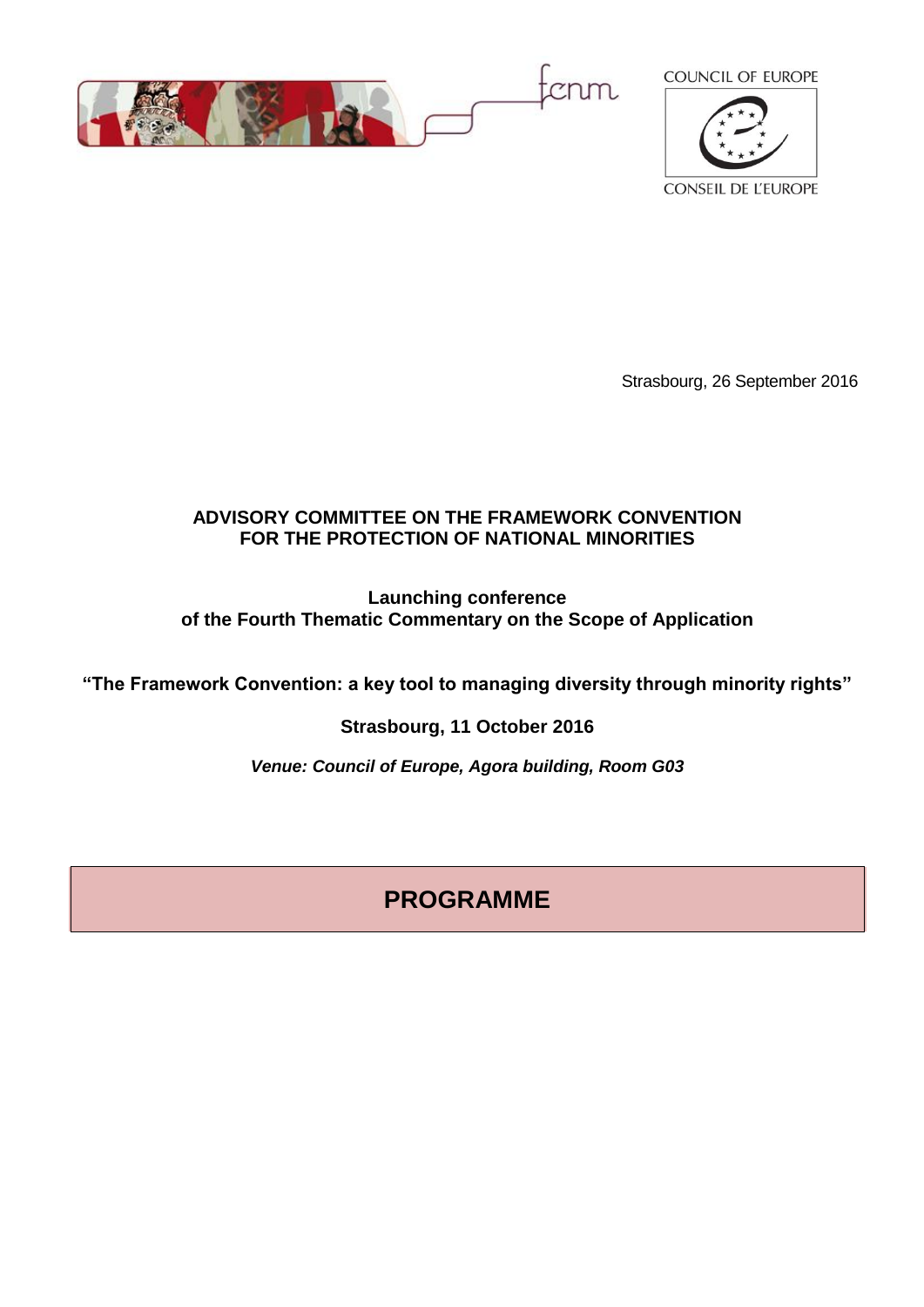8:45–9:15 Registration

#### 9:15 **Opening remarks**

Nils Muižnieks, Council of Europe Commissioner for Human Rights

#### 9:30–9:45 **Introduction of the Thematic Commentary**

Francesco Palermo, Former President of the Advisory Committee (2014–16) Brigitta Busch, Member of the Advisory Committee

#### 9.45–10:15 **Keynote address**

Peter Leuprecht, University of Québec

#### **The Framework Convention – then and now**

- 10:15–10:45 Discussion
- 10:45–11:15 Coffee break

#### 11:15–12:45 **PANEL ONE: Social interaction across difference – how to manage diversity through minority rights**

Chair: Francesco Palermo, Former President of the Advisory Committee

Panellists:

Sarah Green, University of Helsinki Henrik Villadsen, Office of OSCE High Commissioner on National Minorities Steinar Bryn, Nansen Center for Peace and Dialogue

**Discussion** 

#### 12:45–14:00 Buffet lunch offered by the Council of Europe

#### 14:00–15:15 **PANEL TWO: Expression and recognition of difference – how to encourage self-identification and enjoyment of minority rights**

Chair: Brigitta Busch, Member of the Advisory Committee

Panellists:

Asbjørn Eide, Former President of the Advisory Committee (2004–06) Joseph Marko, University of Graz Boriss Cilevičs, Parliamentary Assembly of the Council of Europe, Committee on Equality and Non-Discrimination

**Discussion**